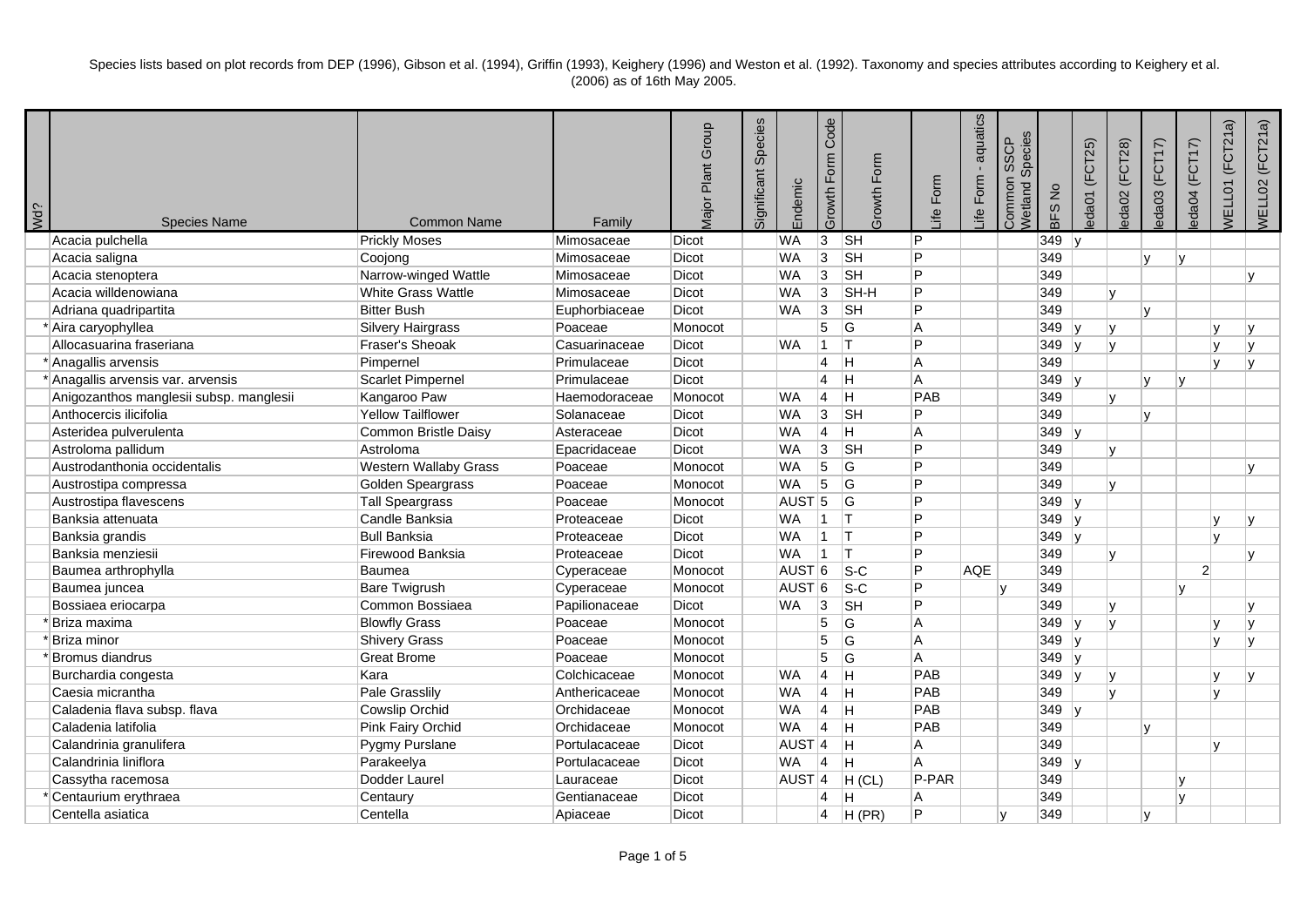|                 |                                              |                                |                     | <b>Major Plant Group</b> | Species<br>Significant | Endemic             | Code<br>Growth Form | Growth Form     | Form           | aquatics<br>Form | Species<br>Common SSCP<br>Wetland: | BFS No  | eda01 (FCT25)          | eda02 (FCT28) | eda03 (FCT17) | eda04 (FCT17) | (FCT21a)<br><b>NELL01</b> | WELL02 (FCT21a) |
|-----------------|----------------------------------------------|--------------------------------|---------------------|--------------------------|------------------------|---------------------|---------------------|-----------------|----------------|------------------|------------------------------------|---------|------------------------|---------------|---------------|---------------|---------------------------|-----------------|
| V <sub>d?</sub> | <b>Species Name</b>                          | <b>Common Name</b>             | Family              |                          |                        |                     |                     |                 | _ife           | _ife             |                                    |         |                        |               |               |               |                           |                 |
|                 | Centrolepis drummondiana                     | Sand Centrolepis               | Centrolepidaceae    | Monocot                  |                        | AUST <sup>6</sup>   |                     | $ S-C $         | A              |                  |                                    | 349     | 1v                     | lv            |               |               | $\mathbf{v}$              |                 |
|                 | Cerastium glomeratum                         | Sticky Mouse-ear Chickweed     | Caryophyllaceae     | <b>Dicot</b>             |                        |                     | 4                   | Η               | A              |                  |                                    | $349$ y |                        |               |               |               | $\mathsf{v}$              |                 |
|                 | Chamaescilla corymbosa var. corymbosa        | <b>Blue Squill</b>             | Anthericaceae       | Monocot                  |                        |                     | $\overline{4}$      | H.              | PAB            |                  |                                    | 349     |                        | $\mathsf{v}$  |               |               | $\mathbf{v}$              |                 |
|                 | Clematis linearifolia                        | Old Man's Beard                | Ranunculaceae       | Dicot                    |                        | <b>WA</b>           | 4                   | $H-SH (CL)$ $P$ |                |                  |                                    | 349     |                        |               | lv.           |               |                           |                 |
|                 | Conostephium pendulum                        | Pearlflower                    | Epacridaceae        | Dicot                    |                        | <b>WA</b>           | 3                   | <b>SH</b>       | P              |                  |                                    | 349     |                        | v             |               |               |                           |                 |
|                 | Conostylis aculeata                          | <b>Prickly Conostylis</b>      | Haemodoraceae       | Monocot                  |                        | <b>WA</b>           | 4                   | H.              | P              |                  |                                    | $349$ y |                        | lv            |               |               | $\mathbf{v}$              |                 |
|                 | Conostylis juncea                            | Conostylis                     | Haemodoraceae       | Monocot                  |                        | <b>WA</b>           | $\overline{4}$      | H.              | P              |                  |                                    | 349     |                        |               |               |               |                           | $\mathbf{v}$    |
|                 | Crassula colorata var. colorata              | Dense Stonecrop                | Crassulaceae        | Dicot                    |                        | AUST <sub>4</sub>   |                     | н               | A              |                  |                                    | $349$ y |                        |               |               |               | $\mathbf{v}$              |                 |
|                 | Dampiera linearis                            | Dampiera                       | Goodeniaceae        | Dicot                    |                        | <b>WA</b>           | 4                   | H-SH            | P              |                  |                                    | 349     |                        |               |               |               |                           |                 |
|                 | Dasypogon bromeliifolius                     | Pineapple Bush                 | Dasypogonaceae      | Monocot                  |                        | <b>WA</b>           | 3                   | SH-H            | P              |                  |                                    | 349     |                        |               |               |               |                           |                 |
|                 | Daviesia triflora                            | <b>Three-flowered Daviesia</b> | Papilionaceae       | Dicot                    |                        | <b>WA</b>           | 3                   | <b>SH</b>       | P              |                  |                                    | 349     |                        |               |               |               |                           |                 |
|                 | Desmocladus flexuosus                        | Desmocladus                    | Restionaceae        | Monocot                  |                        |                     | 6                   | $S-R$           | P              |                  |                                    | $349$ y |                        |               |               |               |                           |                 |
|                 | Dianella revoluta var. divaricata            | Common Dianella                | Phormiaceae         | Monocot                  |                        | <b>WA</b>           | $\overline{4}$      | H               | P              |                  |                                    | 349     | ∣v                     |               |               |               |                           |                 |
|                 | Dischisma capitatum                          | Dischisma                      | Scrophulariaceae    | Dicot                    |                        |                     | 4                   | H               | A              |                  |                                    | 349     | ∣v                     |               |               |               |                           |                 |
|                 | Drosera erythrorhiza subsp. erythrorhiza     | <b>Red Ink Sundew</b>          | Droseraceae         | <b>Dicot</b>             |                        | <b>WA</b>           | $\overline{4}$      | Η               | PAB            |                  |                                    | 349     |                        |               |               |               |                           |                 |
|                 | Drosera menziesii subsp. penicillaris        | Menzies' Rainbow               | Droseraceae         | Dicot                    |                        | <b>WA</b>           | 4                   | H               | PAB            |                  |                                    | 349     |                        |               |               |               |                           | $\mathbf{v}$    |
|                 | Drosera stolonifera subsp. porrecta          | Sundew                         | Droseraceae         | Dicot                    |                        | <b>WA</b>           | 4                   | H.              | PAB            |                  |                                    | 349     |                        |               |               |               | $\mathsf{v}$              |                 |
|                 | Drosera stolonifera subsp. stolonifera       | Sundew                         | Droseraceae         | Dicot                    |                        | <b>WA</b>           | 4                   | Η               | PAB            |                  |                                    | 349     |                        | $\mathsf{v}$  |               |               |                           |                 |
|                 | Dryandra lindleyana                          | Couch Honeypot                 | Proteaceae          | Dicot                    |                        | <b>WA</b>           | 3                   | SH (PR)         | P              |                  |                                    | 349     |                        | $\mathbf{v}$  |               |               | $\mathbf{v}$              |                 |
|                 | Ehrharta calycina                            | <b>Perennial Veldtgrass</b>    | Poaceae             | Monocot                  |                        |                     | 5                   | G               | $\overline{P}$ |                  |                                    | $349$ y |                        |               |               |               | $\mathbf{v}$              |                 |
|                 | Eryngium pinnatifidum subsp. pinnatifidum MS | Sand Devil                     | Apiaceae            | <b>Dicot</b>             |                        | <b>WA</b>           | $\overline{4}$      | H               | PAB            |                  |                                    | 349     | $\mathsf{I}\mathsf{v}$ |               |               |               |                           |                 |
|                 | Eucalyptus calophylla                        | Marri                          | Myrtaceae           | <b>Dicot</b>             |                        | <b>WA</b>           | $\mathbf 1$         | lΤ              | P              |                  |                                    | 349     |                        | lv            |               |               |                           | $\mathbf{v}$    |
|                 | Eucalyptus gomphocephala var. gomphocephala  | Tuart                          | Myrtaceae           | <b>Dicot</b>             |                        | <b>WA</b>           | 1                   | T/M             | P              |                  |                                    | $349$ y |                        |               | $\mathbf v$   |               | v                         |                 |
|                 | Eucalyptus marginata subsp. marginata        | Jarrah                         | Myrtaceae           | <b>Dicot</b>             |                        | <b>WA</b>           | 1                   | IT.             | P              |                  |                                    | 349     |                        | lv.           |               |               |                           |                 |
|                 | Euchiton sphaericus                          | Cudweed                        | Asteraceae          | Dicot                    |                        | AUST <sub>4</sub>   |                     | H.              | P              |                  |                                    | $349$ y |                        |               |               |               |                           |                 |
|                 | Gahnia trifida                               | Coast Sawsedge                 | Cyperaceae          | Monocot                  |                        | AUST <sub>6</sub>   |                     | $ S-C$          | P              |                  |                                    | 349     |                        |               |               |               |                           |                 |
|                 | Geranium solanderi                           | Native Geranium                | Geraniaceae         | Dicot                    |                        | $AUST$ <sup>4</sup> |                     | H.              | A/P            |                  |                                    | 349     | ∣v                     |               |               |               |                           |                 |
|                 | Glischrocaryon aureum                        | Common Popflower               | Haloragaceae        | <b>Dicot</b>             | <sub>D</sub>           | AUST <sup>4</sup>   |                     | H-SH            | P              |                  |                                    | 349     | $\mathsf{I}\mathsf{v}$ |               |               |               |                           |                 |
|                 | Gompholobium tomentosum                      | Common Gompholobium            | Papilionaceae       | <b>Dicot</b>             |                        | <b>WA</b>           | 3                   | <b>SH</b>       | P              |                  |                                    | $349$ y |                        |               |               |               |                           |                 |
|                 | Grevillea vestita subsp. vestita             | Grevillea                      | Proteaceae          | <b>Dicot</b>             |                        | <b>WA</b>           | 3                   | <b>SH</b>       | P              |                  |                                    | 349     | -lv                    |               |               |               |                           |                 |
|                 | Hardenbergia comptoniana                     | Hardenbergia                   | Papilionaceae       | <b>Dicot</b>             |                        | <b>WA</b>           | 3                   | SH (CL)         | P              |                  |                                    | 349     | ∣v                     | $\mathsf{v}$  | IV.           |               |                           |                 |
|                 | Heliophila pusilla                           | Heliophila                     | <b>Brassicaceae</b> | <b>Dicot</b>             |                        |                     | 4                   | н               | A              |                  |                                    | 349     |                        |               |               |               | v                         |                 |
|                 | Hemiandra pungens                            | Snakebush                      | Lamiaceae           | <b>Dicot</b>             |                        | <b>WA</b>           | 3                   | SH (PR)         | P              |                  |                                    | 349     |                        |               |               |               |                           |                 |
|                 | Hibbertia hypericoides                       | Common Hibbertia               | Dilleniaceae        | Dicot                    |                        | <b>WA</b>           | 3                   | <b>SH</b>       | P              |                  |                                    | 349     |                        | $\mathsf{v}$  |               |               | $\mathbf{v}$              | $\mathbf{v}$    |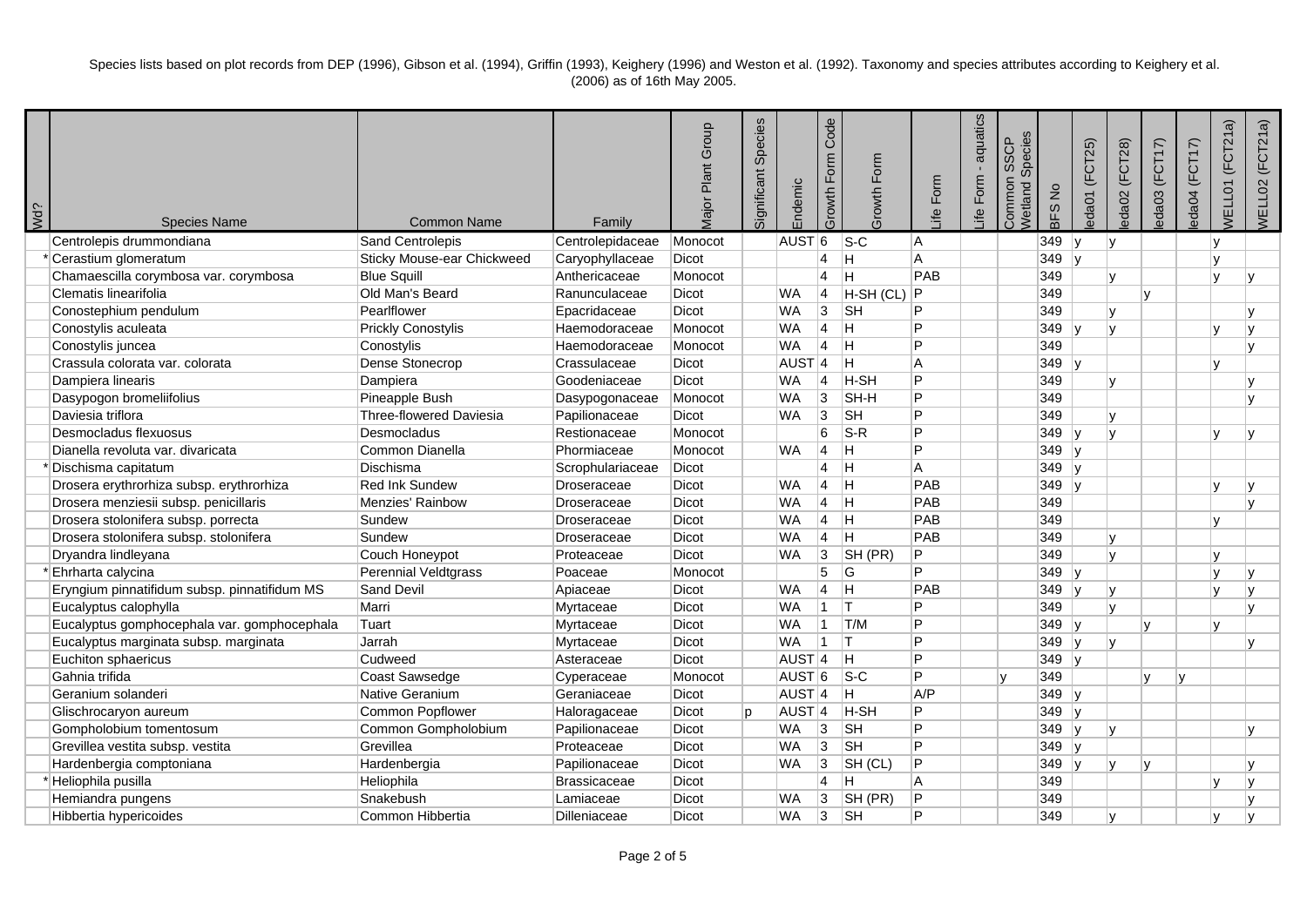| Wd? | <b>Species Name</b>                    | <b>Common Name</b>          | Family         | <b>Major Plant Group</b> | Species<br>Significant | Endemic           | Code<br>Growth Form     | Growth Form                | Form<br>_ife | aquatics<br>Form<br>Life | Species<br><b>SSCP</b><br>Common<br><b>Netland</b> | BFS No  | (FCT25)<br>eda01       | eda02 (FCT28) | eda03 (FCT17) | eda04 (FCT17) | (FCT21a)<br><b>VELL01</b> | WELL02 (FCT21a) |
|-----|----------------------------------------|-----------------------------|----------------|--------------------------|------------------------|-------------------|-------------------------|----------------------------|--------------|--------------------------|----------------------------------------------------|---------|------------------------|---------------|---------------|---------------|---------------------------|-----------------|
|     | Hibbertia racemosa                     | <b>Stalked Hibbertia</b>    | Dilleniaceae   | <b>Dicot</b>             |                        | <b>WA</b>         | $\overline{3}$          | $\overline{\mathsf{S}}$ H  | P            |                          |                                                    | 349     | $\mathsf{I}\mathsf{V}$ | lv            |               |               |                           | $\mathsf{v}$    |
|     | Homalosciadium homalocarpum            | Homahoma                    | Apiaceae       | Dicot                    |                        | <b>WA</b>         | $\overline{4}$          | IH.                        | A            |                          |                                                    | 349     | v                      | $\mathsf{v}$  |               |               | v                         |                 |
|     | Hovea trisperma var. trisperma         | Common Hovea                | Papilionaceae  | <b>Dicot</b>             |                        | <b>WA</b>         | 3                       | <b>SH</b>                  | P            |                          |                                                    | 349     |                        | $\mathbf v$   |               |               | $\mathbf{v}$              |                 |
|     | Hybanthus calycinus                    | <b>Native Violet</b>        | Violaceae      | Dicot                    |                        | <b>WA</b>         | $\overline{4}$          | H-SH                       | P            |                          |                                                    | $349$ y |                        | $\mathbf{v}$  |               |               |                           |                 |
|     | Hydrocotyle pilifera                   | Pennywort                   | Apiaceae       | Dicot                    |                        | AUST <sub>4</sub> |                         | lH.                        | A            |                          |                                                    | 349     |                        |               | IV.           |               |                           |                 |
|     | *Hypochaeris glabra                    | Flatweed                    | Asteraceae     | Dicot                    |                        |                   | 4                       | H                          | A            |                          |                                                    | $349$ y |                        | $\mathsf{v}$  |               |               | V                         |                 |
|     | Isolepis cernua                        | Nodding Clubrush            | Cyperaceae     | Monocot                  |                        | AUST <sub>6</sub> |                         | $ S-C$                     | A            |                          |                                                    | 349     |                        |               |               |               | v                         |                 |
|     | Isolepis marginata                     | Coarse Clubrush             | Cyperaceae     | Monocot                  |                        | AUST <sub>6</sub> |                         | $S-C$                      | A            |                          |                                                    | $349$ y |                        |               |               |               |                           |                 |
|     | Isotoma hypocrateriformis              | Woodbridge Poison           | Lobeliaceae    | Dicot                    |                        | <b>WA</b>         | 4                       | H.                         | A            |                          |                                                    | 349     |                        |               |               |               |                           |                 |
|     | Isotropis cuneifolia subsp. cuneifolia | Granny's Bonnets            | Papilionaceae  | Dicot                    |                        | <b>WA</b>         | 4                       | H-SH                       | P            |                          |                                                    | 349     |                        |               |               |               |                           |                 |
|     | Ixiolaena viscosa                      | Sticky Ixiolaena            | Asteraceae     | Dicot                    |                        | <b>WA</b>         | 4                       | Η                          | A            |                          |                                                    | 349     |                        |               |               |               |                           |                 |
|     | Jacksonia sternbergiana                | Green Stinkwood             | Papilionaceae  | Dicot                    |                        | <b>WA</b>         | Ι3                      | SH/T                       | P            |                          |                                                    | 349     |                        |               |               |               |                           |                 |
|     | *Juncus bufonius                       | Toadrush                    | Juncaceae      | Monocot                  |                        |                   | 6                       | $s-J$                      | A            |                          |                                                    | 349     |                        |               |               |               |                           |                 |
|     | Kennedia prostrata                     | Running Postman             | Papilionaceae  | Dicot                    |                        | AUST <sub>4</sub> |                         | H (PR)                     | P            |                          |                                                    | 349     |                        |               |               |               |                           |                 |
|     | Kunzea glabrescens                     | Spearwood                   | Myrtaceae      | Dicot                    |                        | <b>WA</b>         | 3                       | <b>SH</b>                  | P            |                          |                                                    | 349     |                        |               |               |               |                           |                 |
|     | Lagenophora huegelii                   | Western Lagenophora         | Asteraceae     | <b>Dicot</b>             |                        | AUST <sub>4</sub> |                         | H.                         | PAB          |                          |                                                    | 349     | 1V                     | $\mathbf v$   |               |               | $\mathbf{v}$              |                 |
|     | * Lagurus ovatus                       | Hare's Tail Grass           | Poaceae        | Monocot                  |                        |                   | 5                       | G                          | A            |                          |                                                    | $349$ y |                        |               |               |               |                           |                 |
|     | Laxmannia squarrosa                    | Paper Lily                  | Anthericaceae  | Monocot                  |                        | <b>WA</b>         | 4                       | Ħ                          | P            |                          |                                                    | 349     |                        |               |               |               |                           |                 |
|     | Lepidosperma squamatum                 | Common Lepidosperma         | Cyperaceae     | Monocot                  |                        | <b>WA</b>         | 6                       | $ S-C $                    | P            |                          |                                                    | 349     | lv.                    | $\mathsf{v}$  |               |               | $\mathbf{v}$              | $\mathsf{v}$    |
|     | Levenhookia stipitata                  | Common Stylewort            | Stylidiaceae   | Dicot                    |                        | <b>WA</b>         | 4                       | H                          | Α            |                          |                                                    | 349     |                        |               |               |               |                           | v               |
|     | Lobelia alata                          | Angled Lobelia              | Lobeliaceae    | Dicot                    |                        | AUST <sub>4</sub> |                         | Iн.                        | P            |                          | lv.                                                | 349     |                        |               |               |               |                           |                 |
|     | Lobelia tenuior                        | Slender Lobelia             | Lobeliaceae    | <b>Dicot</b>             |                        | <b>WA</b>         | 4                       | H                          | A            |                          |                                                    | 349     | $\mathsf{I}\mathsf{v}$ |               |               |               |                           |                 |
|     | Logania vaginalis                      | <b>White Spray</b>          | Loganiaceae    | Dicot                    |                        | <b>WA</b>         | 3                       | <b>SH</b>                  | P            |                          |                                                    | 349     |                        |               | v             |               |                           |                 |
|     | *Lolium rigidum                        | Annual Ryegrass             | Poaceae        | Monocot                  |                        |                   | 5                       | lG.                        | A            |                          |                                                    | $349$ y |                        |               |               |               |                           |                 |
|     | Lomandra caespitosa                    | <b>Tufted Lomandra</b>      | Dasypogonaceae | Monocot                  |                        | <b>WA</b>         | $\overline{\mathbf{4}}$ | lH.                        | P            |                          |                                                    | 349     |                        | $\mathbf{v}$  |               |               |                           |                 |
|     | Lomandra micrantha subsp. micrantha    | Lomandra                    | Dasypogonaceae | Monocot                  |                        | AUST <sub>4</sub> |                         | IН.                        | P            |                          |                                                    | 349     |                        |               |               |               |                           |                 |
|     | Lomandra nigricans                     | Lomandra                    | Dasypogonaceae | Monocot                  |                        | <b>WA</b>         | 4                       | lн.                        | P            |                          |                                                    | 349     |                        |               |               |               |                           |                 |
|     | Lomandra preissii                      | Preiss's Lomandra           | Dasypogonaceae | Monocot                  |                        | <b>WA</b>         | 4                       | lH.                        | P            |                          |                                                    | 349     |                        |               |               |               |                           |                 |
|     | Lomandra sericea                       | Silky Lomandra              | Dasypogonaceae | Monocot                  |                        | <b>WA</b>         | $\overline{\mathbf{4}}$ | H                          | P            |                          |                                                    | 349     |                        |               |               |               |                           |                 |
|     | Lomandra suaveolens                    | Lomandra                    | Dasypogonaceae | Monocot                  |                        | <b>WA</b>         | $\overline{4}$          | lH.                        | P            |                          |                                                    | 349     |                        |               |               |               |                           |                 |
|     | Luzula meridionalis                    | Woodrush                    | Juncaceae      | Monocot                  |                        | AUST <sub>6</sub> |                         | $\overline{\mathsf{s}}$ -J | PAB          |                          |                                                    | $349$ y |                        |               |               |               |                           |                 |
|     | Lyginia barbata                        | Lyginia                     | Restionaceae   | Monocot                  |                        |                   | 6                       | $S-R$                      | P            |                          |                                                    | 349     |                        |               |               |               | v                         |                 |
|     | Macrozamia riedlei                     | Riedlé's Zamia              | Zamiaceae      | Cycad                    |                        | <b>WA</b>         | 3                       | SH-H                       | P            |                          |                                                    | 349     |                        |               |               |               |                           |                 |
|     | Melaleuca rhaphiophylla                | <b>Freshwater Paperbark</b> | Mvrtaceae      | <b>Dicot</b>             |                        | <b>WA</b>         | 3                       | <b>SH</b>                  | P            |                          | ۱v                                                 | 349     |                        |               | IV.           |               |                           |                 |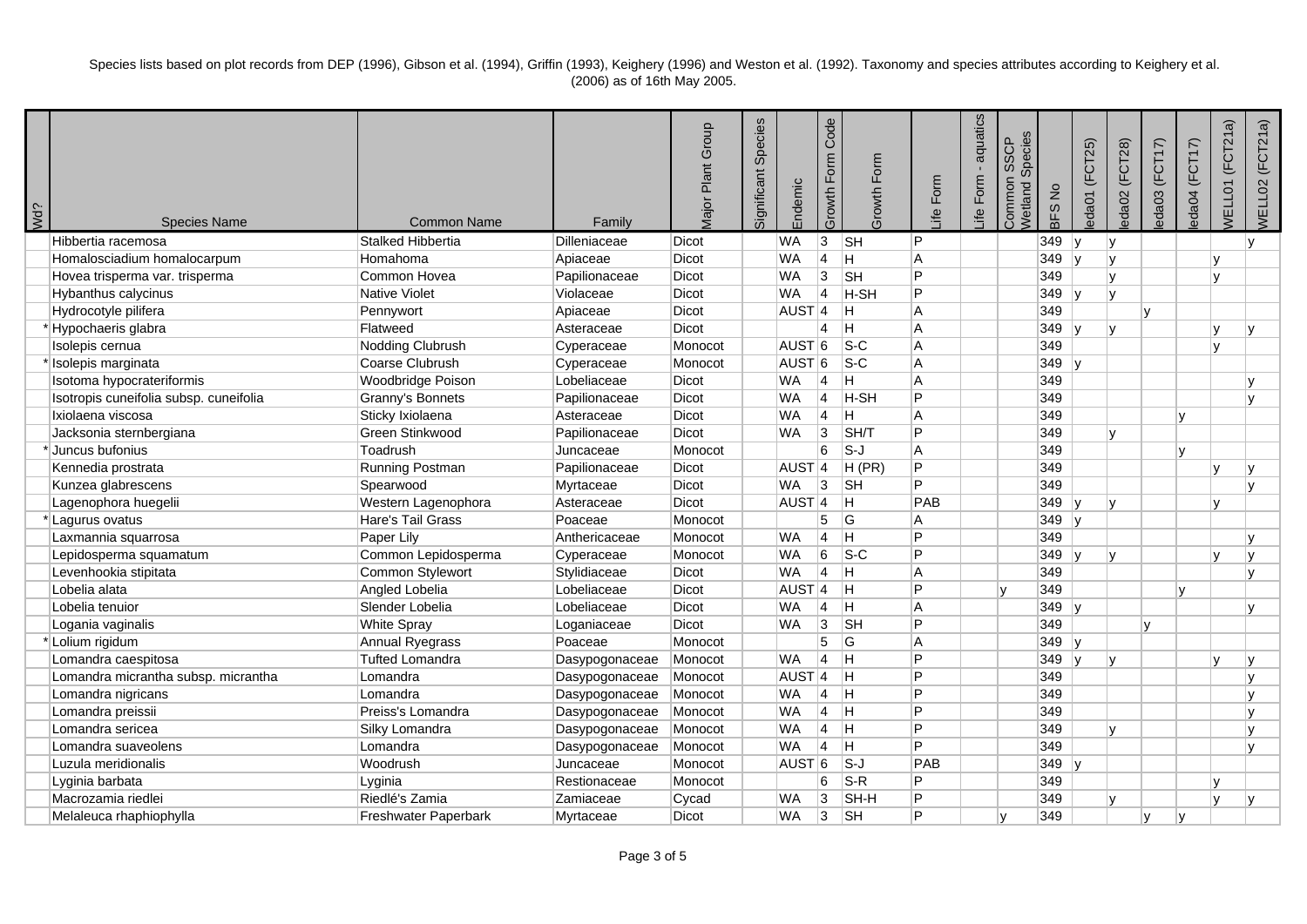| Wd? | <b>Species Name</b>                      | <b>Common Name</b>            | Family           | <b>Major Plant Group</b> | Species<br>Significant | Endemic             | Code<br>Form<br>Growth I | Growth Form | Form<br><u>ej</u> | aquatics<br>Form<br>_ife | Species<br>SSCP<br>Common<br>Wetland | BFS No  | (FCT25)<br>eda01       | eda02 (FCT28) | eda03 (FCT17) | eda04 (FCT17) | (FCT21a)<br><b>NELL01</b> | WELL02 (FCT21a) |
|-----|------------------------------------------|-------------------------------|------------------|--------------------------|------------------------|---------------------|--------------------------|-------------|-------------------|--------------------------|--------------------------------------|---------|------------------------|---------------|---------------|---------------|---------------------------|-----------------|
|     | Mesomelaena pseudostygia                 | Semaphore Sedge               | Cyperaceae       | Monocot                  |                        | <b>WA</b>           | 6                        | $ S-C $     | P                 |                          |                                      | 349     | ∣v                     | lv            |               |               | $\mathbf{v}$              | $\mathsf{v}$    |
|     | Microlaena stipoides                     | <b>Weeping Grass</b>          | Poaceae          | Monocot                  |                        | AUST <sub>5</sub>   |                          | G           | P                 |                          |                                      | 349     | $\mathsf{I}\mathsf{v}$ | $\mathsf{v}$  |               |               | $\mathbf{v}$              |                 |
|     | Millotia tenuifolia var. tenuifolia      | Soft Millotia                 | Asteraceae       | <b>Dicot</b>             |                        | $AUST$ <sup>4</sup> |                          | Η           | A                 |                          |                                      | 349     | ∣v                     |               |               |               |                           |                 |
|     | Monotaxis grandiflora                    | Monotaxis                     | Euphorbiaceae    | <b>Dicot</b>             |                        |                     | $\overline{4}$           | H           | P                 |                          |                                      | 349     |                        | $\mathbf v$   |               |               |                           |                 |
|     | Monotaxis occidentalis                   | Monotaxis                     | Euphorbiaceae    | <b>Dicot</b>             |                        | <b>WA</b>           | 4                        | H-SH        | $\overline{P}$    |                          |                                      | 349     |                        |               |               |               |                           | v               |
|     | Opercularia hispidula                    | Opercularia                   | Rubiaceae        | <b>Dicot</b>             |                        | AUST <sub>3</sub>   |                          | SH-H        | P                 |                          |                                      | 349     |                        |               | $\mathbf{v}$  |               |                           |                 |
|     | Orobanche minor                          | <b>Broom Rape</b>             | Orobanchaceae    | <b>Dicot</b>             |                        |                     | 4                        | H.          | A-PAR             |                          |                                      | 349     | ∣v                     |               |               |               |                           |                 |
|     | Parentucellia viscosa                    | Sticky Bartsia                | Scrophulariaceae | <b>Dicot</b>             |                        |                     | 4                        | Н           | A                 |                          |                                      | $349$ y |                        |               |               |               |                           |                 |
|     | Patersonia occidentalis                  | Purple Flag                   | Iridaceae        | Monocot                  |                        | AUST <sup>4</sup>   |                          | H           | P                 |                          |                                      | 349     |                        |               |               |               |                           |                 |
|     | Persoonia saccata                        | Snottygobble                  | Proteaceae       | Dicot                    |                        | <b>WA</b>           | 3                        | <b>SH</b>   | P                 |                          |                                      | 349     |                        |               |               |               |                           |                 |
|     | Petrophile linearis                      | Pixie Mops                    | Proteaceae       | <b>Dicot</b>             |                        | <b>WA</b>           | 3                        | <b>SH</b>   | P                 |                          |                                      | 349     |                        |               |               |               |                           |                 |
|     | Petrorhagia dubia                        | Velvet Pink                   | Caryophyllaceae  | Dicot                    |                        |                     | $\overline{\mathbf{4}}$  | H           | A                 |                          |                                      | $349$ y |                        |               |               |               |                           |                 |
|     | Phlebocarya ciliata                      | Phlebocarya                   | Haemodoraceae    | Monocot                  |                        | <b>WA</b>           | $\overline{4}$           | Η           | P                 |                          |                                      | 349     |                        |               |               |               |                           |                 |
|     | Phyllangium paradoxum                    | Phyllangium                   | Loganiaceae      | Dicot                    |                        | <b>WA</b>           | $\overline{4}$           | Η           | A                 |                          |                                      | 349     |                        |               |               |               |                           |                 |
|     | Phyllanthus calycinus                    | Phyllanthus                   | Euphorbiaceae    | <b>Dicot</b>             |                        | <b>WA</b>           | 4                        | Н           | P                 |                          |                                      | 349     | -lv                    |               |               |               |                           |                 |
|     | Podolepis gracilis                       | Slender Podolepis             | Asteraceae       | Dicot                    |                        | AUST <sub>4</sub>   |                          | H           | A                 |                          |                                      | 349     | ∣v                     | $\mathsf{v}$  |               |               | v                         |                 |
|     | Podotheca chrysantha                     | Yellow Podotheca              | Asteraceae       | <b>Dicot</b>             |                        | <b>WA</b>           | $\overline{4}$           | H           | A                 |                          |                                      | 349     |                        | $\mathbf{v}$  |               |               |                           |                 |
|     | Polypogon monspeliensis                  | Annual Barbgrass              | Poaceae          | Monocot                  |                        |                     | $\overline{5}$           | G           | A                 |                          |                                      | 349     |                        |               |               |               |                           |                 |
|     | Poranthera microphylla                   | Poranthera                    | Euphorbiaceae    | <b>Dicot</b>             |                        | <b>WA</b>           | $\overline{\mathbf{4}}$  | H-SH        | P                 |                          |                                      | $349$ y |                        |               |               |               |                           | v               |
|     | Pteridium esculentum                     | Bracken                       | Dennstaedtiaceae | Fern                     |                        | AUST <sup>4</sup>   |                          | H           | P                 |                          |                                      | 349     |                        |               | v             |               |                           |                 |
|     | Ptilotus drummondii var. drummondii      | Narrowleaf Mulla Mulla        | Amaranthaceae    | Dicot                    |                        | <b>WA</b>           | 14                       | Н           | P                 |                          |                                      | $349$ y |                        |               |               |               |                           |                 |
|     | Scaevola anchusifolia                    | Fanflower                     | Goodeniaceae     | <b>Dicot</b>             |                        | <b>WA</b>           | 3                        | SH-H        | P                 |                          |                                      | 349     |                        | $\mathbf v$   |               |               |                           |                 |
|     | Scaevola canescens                       | Fanflower                     | Goodeniaceae     | Dicot                    |                        | <b>WA</b>           | 4                        | H-SH        | P                 |                          |                                      | 349     |                        |               |               |               |                           |                 |
|     | Schoenus clandestinus                    | Schoenus                      | Cyperaceae       | Monocot                  |                        | <b>WA</b>           | 6                        | $s-c$       | P                 |                          |                                      | 349     |                        |               |               |               |                           |                 |
|     | Schoenus grandiflorus                    | Schoenus                      | Cyperaceae       | Monocot                  |                        | <b>WA</b>           | $6\phantom{.}6$          | $s-c$       | P                 |                          |                                      | 349     |                        |               |               |               |                           |                 |
|     | <sup>*</sup> Silene gallica              | <b>French Catchfly</b>        | Caryophyllaceae  | Dicot                    |                        |                     | $\overline{4}$           | H           | A                 |                          |                                      | 349     | 1v                     |               |               |               |                           |                 |
|     | Siloxerus humifusus                      | Siloxerus                     | Asteraceae       | Dicot                    |                        | <b>WA</b>           | 4                        | Н           | A                 |                          |                                      | 349     |                        |               |               |               |                           |                 |
|     | Solanum nigrum                           | <b>Black Berry Nightshade</b> | Solanaceae       | <b>Dicot</b>             |                        |                     | $\overline{4}$           | Н           | A                 |                          |                                      | 349     |                        |               |               |               | $\mathbf{v}$              |                 |
|     | Solanum symonii                          | Symon's Solanum               | Solanaceae       | Dicot                    |                        | AUST <sub>3</sub>   |                          | <b>SH</b>   | P                 |                          |                                      | 349     |                        |               |               |               |                           |                 |
|     | 'Sonchus oleraceus                       | Common Sowthistle             | Asteraceae       | <b>Dicot</b>             |                        |                     | 4                        | Η           | A                 |                          |                                      | $349$ y |                        |               | v             |               | $\mathbf{v}$              |                 |
|     | Sowerbaea laxiflora                      | <b>Purple Tassels</b>         | Anthericaceae    | Monocot                  |                        | <b>WA</b>           | $\overline{4}$           | Η           | PAB               |                          |                                      | 349     |                        | ١v            |               |               | $\mathsf{v}$              |                 |
|     | <sup>*</sup> Stellaria media             | Common Chickweed              | Caryophyllaceae  | <b>Dicot</b>             |                        |                     | $\overline{4}$           | H           | A                 |                          |                                      | $349$ y |                        |               |               |               |                           |                 |
|     | Stirlingia latifolia                     | Blueboy                       | Proteaceae       | <b>Dicot</b>             |                        | <b>WA</b>           | 3                        | <b>SH</b>   | P                 |                          |                                      | 349     |                        |               |               |               |                           |                 |
|     | Stylidium brunonianum subsp. brunonianum | Pink Fountain Triggerplant    | Stylidiaceae     | Dicot                    |                        | <b>WA</b>           | $\overline{\mathbf{A}}$  | н           | P                 |                          |                                      | 349     |                        |               |               |               |                           | $\mathbf{v}$    |